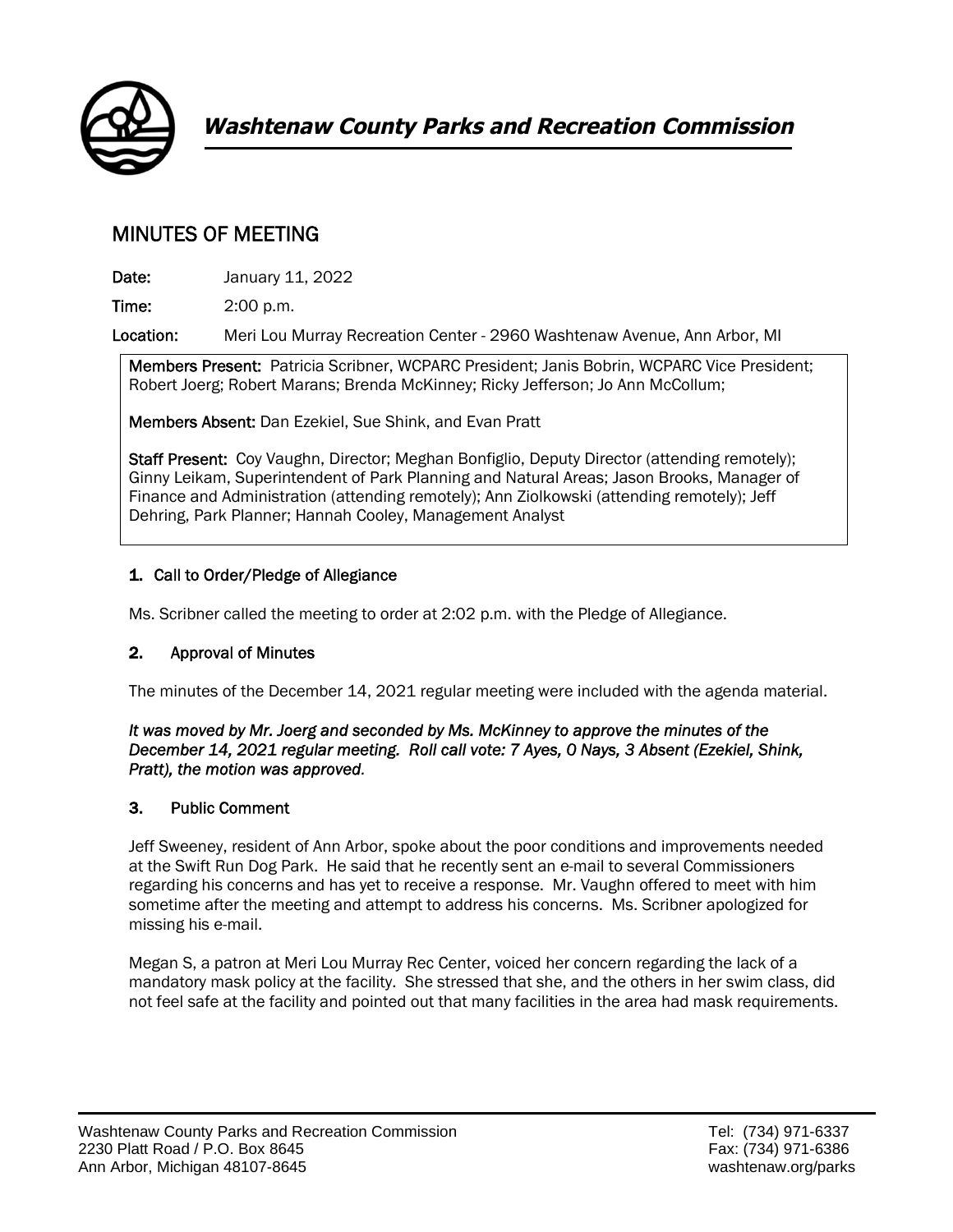#### 4. Communications, Projects & Activities

Mr. Vaughn reported on the December communications which were included in the packet and provided a presentation summarizing the projects, programs, and events for the month.

*It was moved by Ms. McKinney and seconded by Mr. Marans to accept and file the Communications, Projects & Activities for the month of December 2021, as submitted. Roll call vote: 7 Ayes, 0 Nays, 3 Absent (Ezekiel, Shink, Pratt), the motion was approved.* 

#### 5. Financial & Recreation Reports – December 2021

#### A. Financial Reports

Mr. Brooks reported on the financials and stated that the total for the claims for the month of December was \$968,854.02.

*It was moved by Ms. Bobrin and seconded by Ms. McCollum to accept and file the Financial Reports for the month of December 2021 as submitted. Roll call vote: 7 Ayes, 0 Nays, 3 Absent (Ezekiel, Shink, Pratt), the motion was approved.* 

#### B. Recreation Reports

Mr. Brooks reported on recreation reports for the month of December 2021 and highlighted the impact of the pandemic on the attendance of our park facilities.

*It was moved by Mr. Marans and seconded by Mr. Joerg to accept and file the Recreation Reports for the month of December 2021 as submitted. Roll call vote: 7 Ayes, 0 Nays, 3 Absent (Ezekiel, Shink, Pratt), the motion was approved.* 

#### 6. Old Business

#### A. Best Asphalt Contract Change Order

Mr. Dehring presented a proposed change order for the project involving the parking lot and trail improvements at County Farm Park that are being constructed by Best Asphalt, Inc. He explained that the work began in September and progressed on schedule throughout the following weeks. However, unfavorable weather and unforeseen site conditions created several delays in getting these projects fully completed this fall. Outstanding work to be finished spring of 2022 include restoration grading, seeding, and the full reconstruction of pathway on Washtenaw Avenue.

Mr. Dehring explained that while work was underway on these projects, several unforeseen conditions were encountered. Within the existing County Farm/Administration parking lot, unsuitable soils were discovered under a large portion of the northern parking area. Therefore, these poor soils required removal, disposal off-site, and replacement with specified stone materials. Additionally, it was originally planned to retain the existing asphalt surfaces within all parking areas and install an overlay of new asphalt. However, due to significant deterioration, it was determined that all these materials should be removed and replaced to extend service life of the new products. While expansion of the Recreation Center parking lot was under way, staff requested that the entire facility's existing parking lot surface be seal coated and re-striped. Seal coating had not been performed in several years and given the facility was being closed for excavation work during a 24 hour period, it made sense to get this done now. The contractor executed this seal coating at an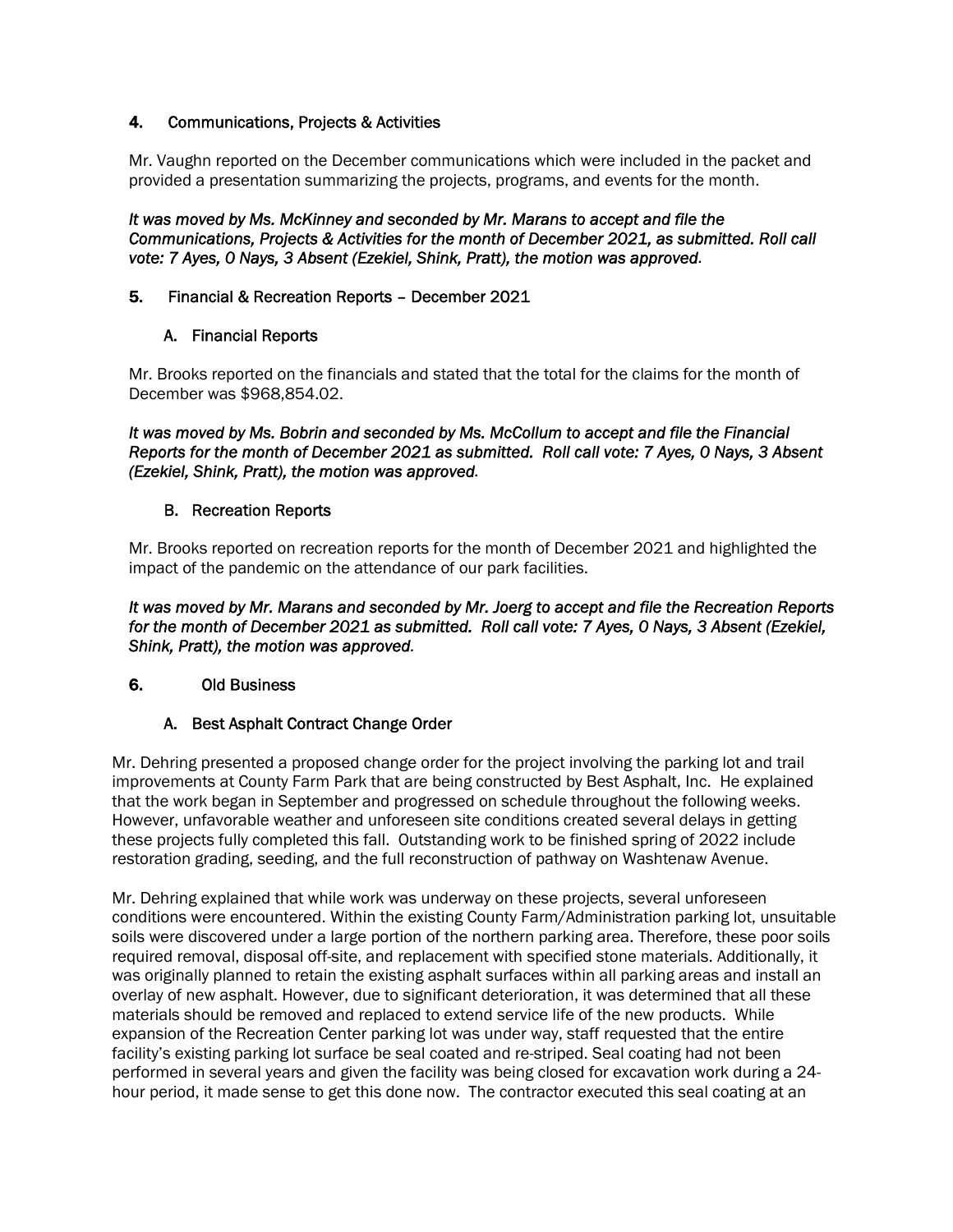additional \$11,500 unexpected expense to the contract. Furthermore, the driveway surface area adjacent to already scheduled work was in very poor condition and needed replacement to properly complete the project in this area. This was also added at an additional cost.

Mr. Dehring stated that the additional costs for all the above revisions and additions will be \$110,519.37 and are based on unit pricing that was competitively bid as part of the original contract. The improvements contribute to a better product for the Commission's investment and the new infrastructure should provide suitable service life performance for the next 20 to 25 years.

Mr. Vaughn complemented Mr. Dehring on his outstanding project management skills and pointed out that he has overseen countless projects on behalf of WCPARC. He noted that it is a rare occasion to see a change order on one of Mr. Dehring's projects. He added the proposed change order is warranted based on site conditions that were unforeseen.

*It was moved by Ms. McKinney and seconded by Ms. Bobrin that the Washtenaw County Parks and Recreation Commission authorize Change Order No. 1 to Best Asphalt, Inc. for a \$110,519.37 increase and establish a new contract total of \$739,612.87. Roll call vote: 7 Ayes, 0 Nays, 3 Absent (Ezekiel, Shink, Pratt), the motion was approved.* 

#### B. Other Old Business

None.

## 7. New Business

## A. Election of Officers

Mr. Marans stated that he was supportive of the current slate of officers and was in favor of electing them to another term. Ms. McKinney agreed that the current officers were doing an outstanding job and should continue. Mr. Joerg concurred.

*It was moved by Mr. Marans and seconded by Ms. McKinney to elect the current slate of officers, including Patricia Scribner, President; Janis Bobrin, Vice President; Dan Ezekiel, Secretary; for another term. Roll call vote: 7 Ayes, 0 Nays, 3 Absent (Ezekiel, Shink, Pratt), the motion was approved.* 

# B. NAPP – USDA ACEP Grant Application

Ms. Leikam presented an opportunity through The US Department of Agriculture (USDA) – Natural Resource Conservation Service (NRCS) Agricultural Conservation Easement Program (ACEP) for grant funding. The matching grant funds are awarded up to 50% of the appraised fair market value of conservation easements on prime farmland up to a maximum of \$5,000.00 per acre. She explained that in September 2021, ALPAC identified several nominated properties as top priorities for preservation. The highest ranked properties were also considered for potential applications to grant programs for matching funds. ALPAC recommended applying for grant funds for the following three properties: Weidmayer in Freedom Township, DeForest in Salem Township, and Bristle in Freedom Township.

#### *It was moved by Mr. Marans and seconded by Ms. Bobrin to authorize Washtenaw County Parks and Recreation Commission to apply for matching grant funds to the USDA-NRCS RCPP ACEP-ALE*